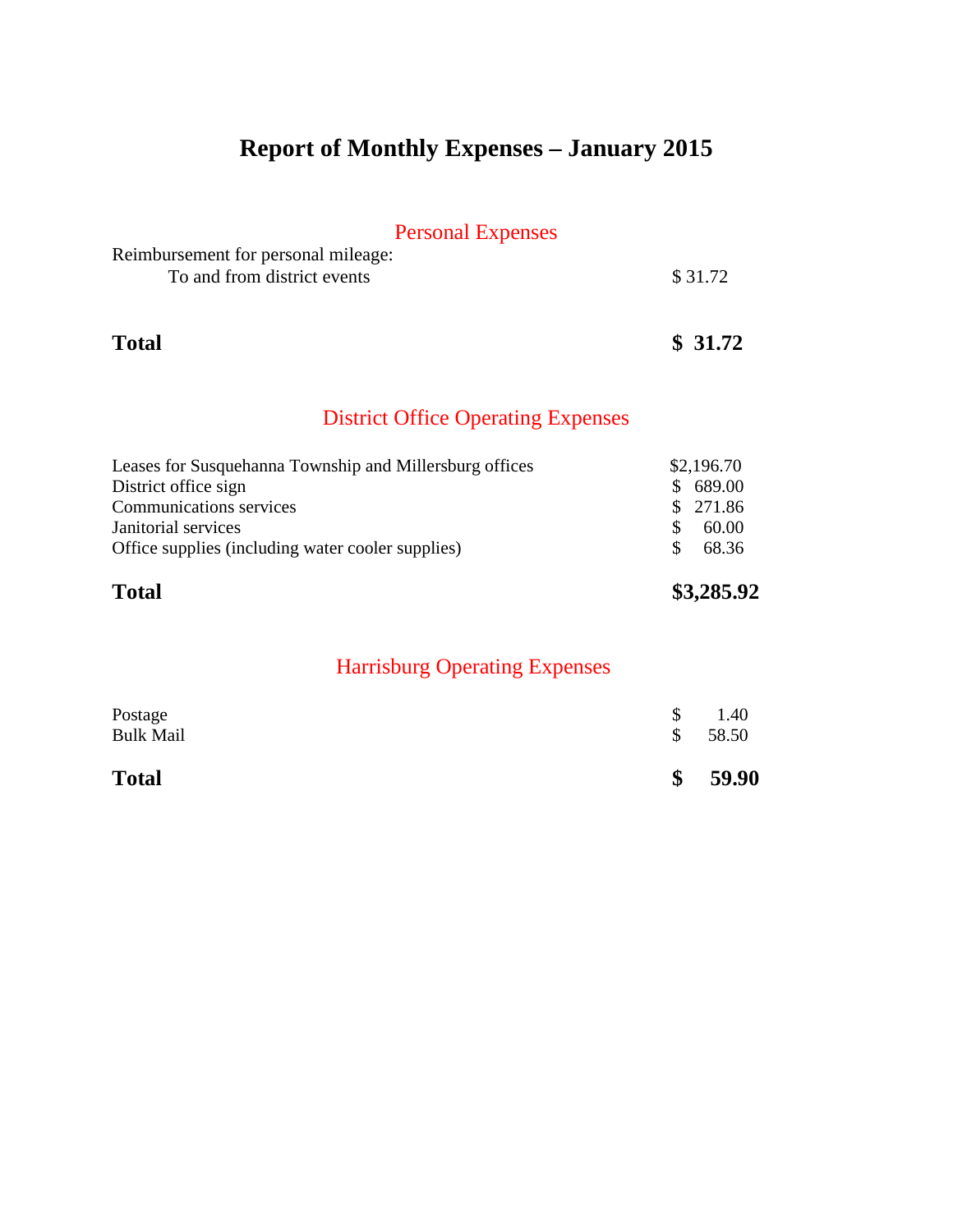# **Report of Monthly Expenses – February 2015**

## Personal Expenses

| Reimbursement for personal mileage: |         |
|-------------------------------------|---------|
| To and from district events         | \$44.28 |

### **Total \$ 44.28**

## District Office Operating Expenses

| <b>Total</b>                                            | \$2,512.57 |
|---------------------------------------------------------|------------|
| Office supplies (including water cooler supplies)       | 10.60      |
| <b>Utilities</b>                                        | \$220.62   |
| <b>Communications services</b>                          | \$185.55   |
| District office sign                                    | 75.80      |
| Leases for Susquehanna Township and Millersburg offices | \$2,020.00 |

| <b>Total</b>     | \$52.42 |
|------------------|---------|
| <b>Bulk Mail</b> | \$52.42 |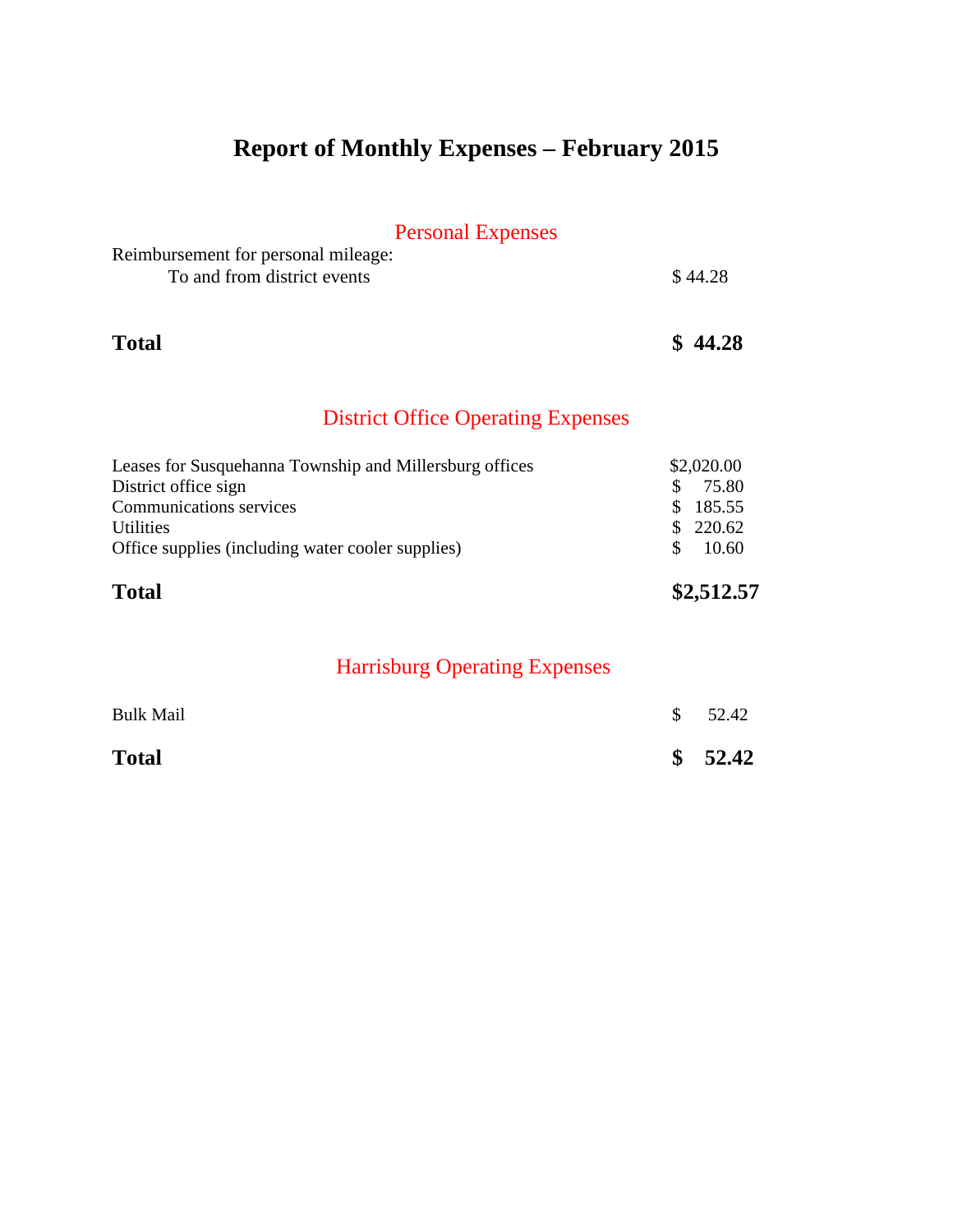# **Report of Monthly Expenses – March 2015**

## Personal Expenses

| Reimbursement for personal mileage: |          |
|-------------------------------------|----------|
| To and from district events         | \$ 54.63 |
|                                     |          |
|                                     |          |

**Total \$ 54.63**

### District Office Operating Expenses

| <b>Total</b>                                            | \$2,334.08 |
|---------------------------------------------------------|------------|
| <b>Utilities</b>                                        | \$280.85   |
| Office supplies (including water cooler supplies)       | 10.60      |
| <b>Communications services</b>                          | \$103.63   |
| Leases for Susquehanna Township and Millersburg offices | \$1,939.00 |

|     | \$377.28 |
|-----|----------|
| SS. | 15.12    |
|     | \$137.95 |
|     | \$224.21 |
|     |          |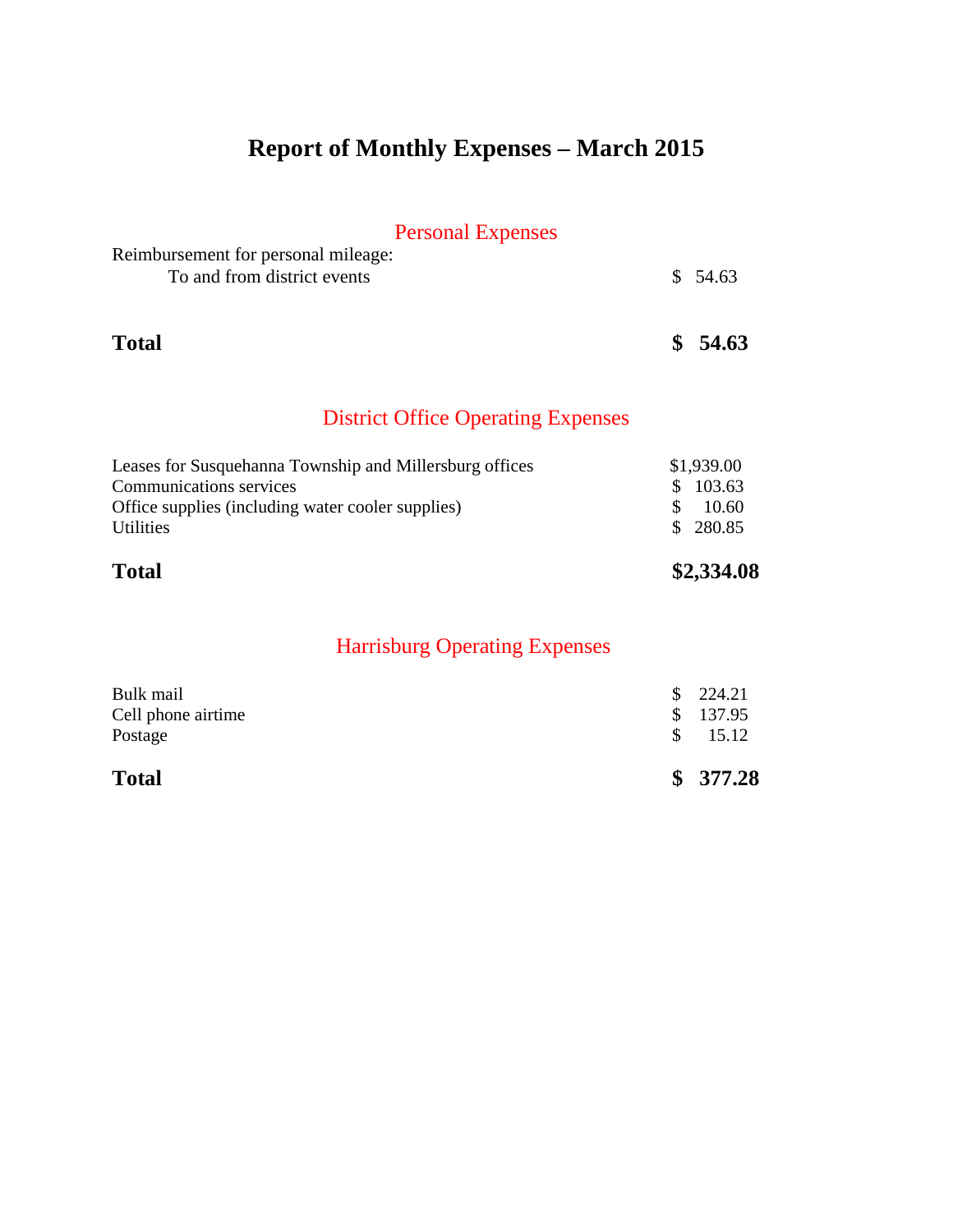# **Report of Monthly Expenses – April 2015**

## Personal Expenses

| Reimbursement for personal mileage: |          |
|-------------------------------------|----------|
| To and from district events         | \$217.93 |

### **Total \$ 217.93**

### District Office Operating Expenses

| Leases for Susquehanna Township and Millersburg offices | \$1,939.00    |
|---------------------------------------------------------|---------------|
| Security equipment                                      | \$3,185.00    |
| <b>Communications services</b>                          | 103.63<br>S.  |
| Janitorial services                                     | 60.00         |
| Office supplies (including water cooler supplies)       | 384.94<br>SS. |
| <b>Utilities</b>                                        | \$544.92      |
| Site rentals                                            | \$210.00      |
| Staff mileage                                           | \$132.60      |

## **Total \$6,560.09**

| <b>Total</b>       |    | \$204.44 |
|--------------------|----|----------|
| Flags              | S. | 56.94    |
| Postage            |    | 4.55     |
| Cell phone airtime | S. | 142.95   |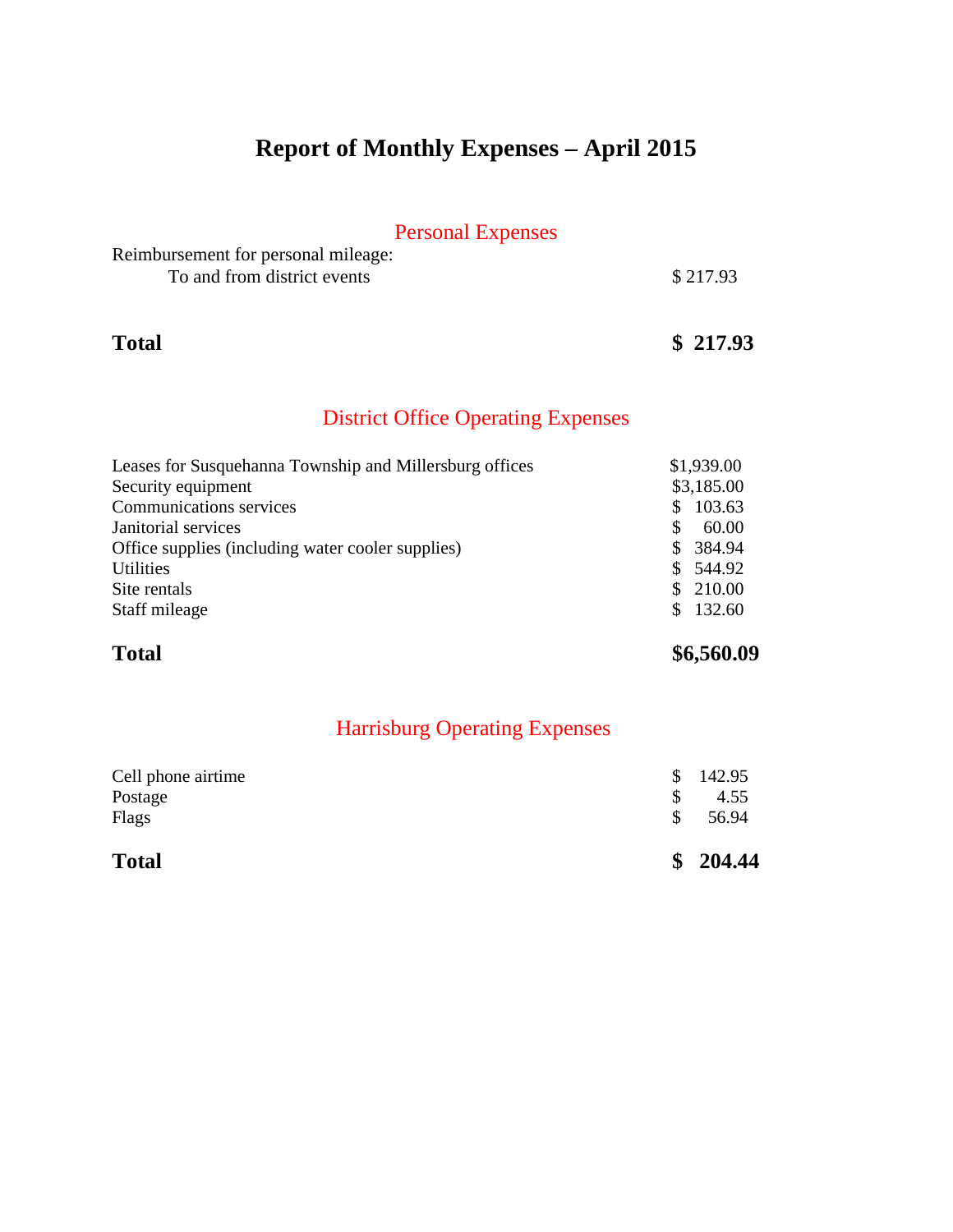# **Report of Monthly Expenses – May 2015**

## Personal Expenses

| Reimbursement for personal mileage: |         |
|-------------------------------------|---------|
| To and from district events         | \$00.00 |

## **Total \$ 00.00**

### District Office Operating Expenses

| Leases for Susquehanna Township and Millersburg offices | \$1,939.00    |
|---------------------------------------------------------|---------------|
| Publications-periodicals                                | 102.34<br>\$. |
| Mobile shredding services                               | 550.00<br>S.  |
| Office supplies (including water cooler supplies)       | 529.04<br>S.  |
| <b>Utilities</b>                                        | 107.87<br>S.  |
| Staff mileage                                           | 376.62<br>S.  |
| Parking and tolls                                       | 66.50<br>S    |
| Registration fee                                        | 50.00<br>S    |
|                                                         |               |

## **Total \$3,721.37**

| <b>Total</b>       | 629.87 |
|--------------------|--------|
| Flags              | 25.22  |
| Postage            | 39.02  |
| Bulk mail          | 284.65 |
| Cell phone airtime | 280.98 |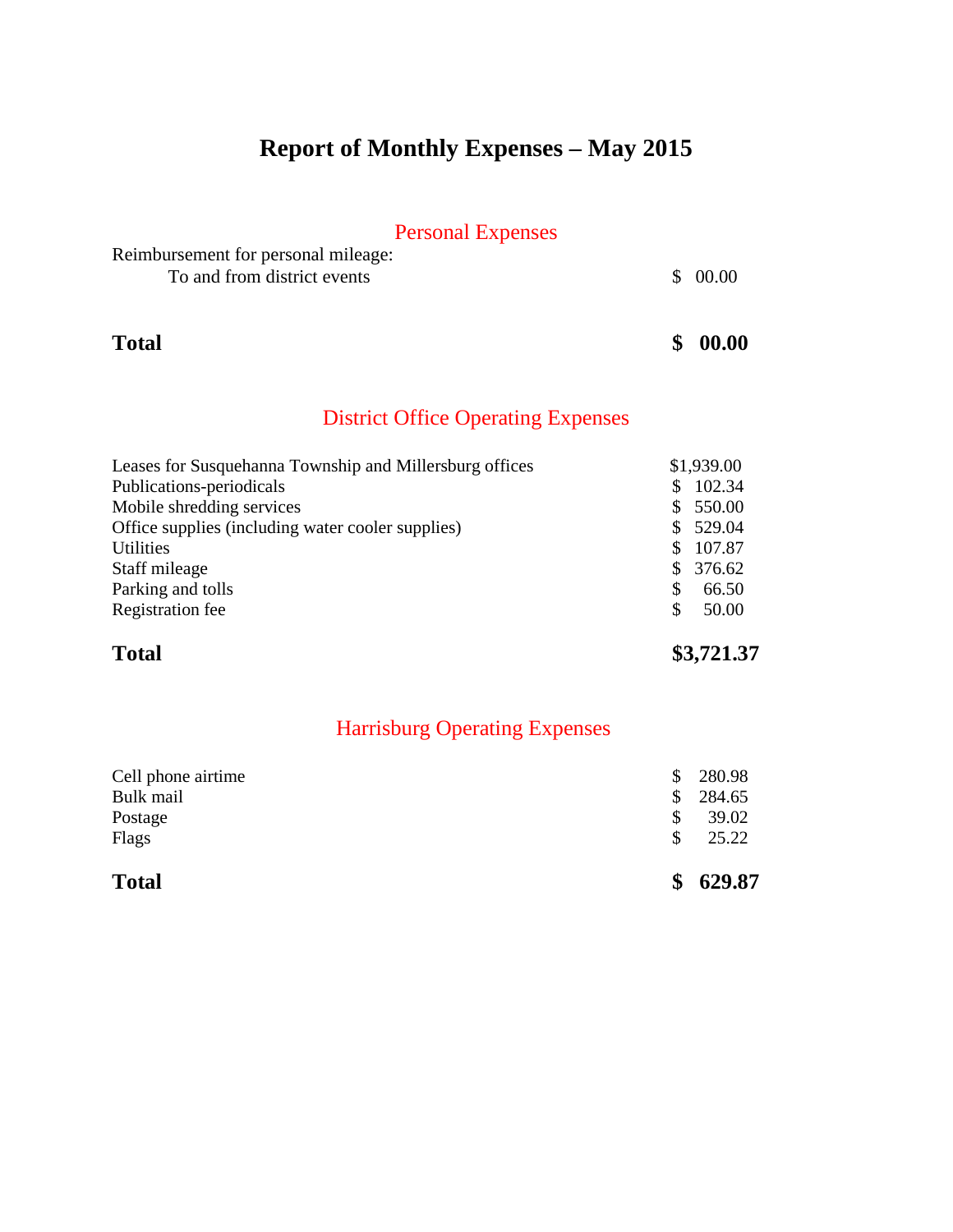# **Report of Monthly Expenses – June 2015**

## Personal Expenses

| Reimbursement for personal mileage: |         |
|-------------------------------------|---------|
| To and from district events         | \$29.33 |
|                                     |         |

## **Total \$ 29.33**

## District Office Operating Expenses

| Office supplies (including water cooler supplies)<br>Refreshments for veterans event<br><b>Utilities</b> | 34.95<br>S<br>66.18        |
|----------------------------------------------------------------------------------------------------------|----------------------------|
| Staff mileage<br>Parking and tolls                                                                       | 165.38<br>S.<br>21.00<br>S |
| <b>Total</b>                                                                                             | \$2,444.69                 |

| Postage      | <b>Harrisburg Operating Expenses</b> |             | 8.19 |
|--------------|--------------------------------------|-------------|------|
| <b>Total</b> |                                      | $\mathbf S$ | 8.19 |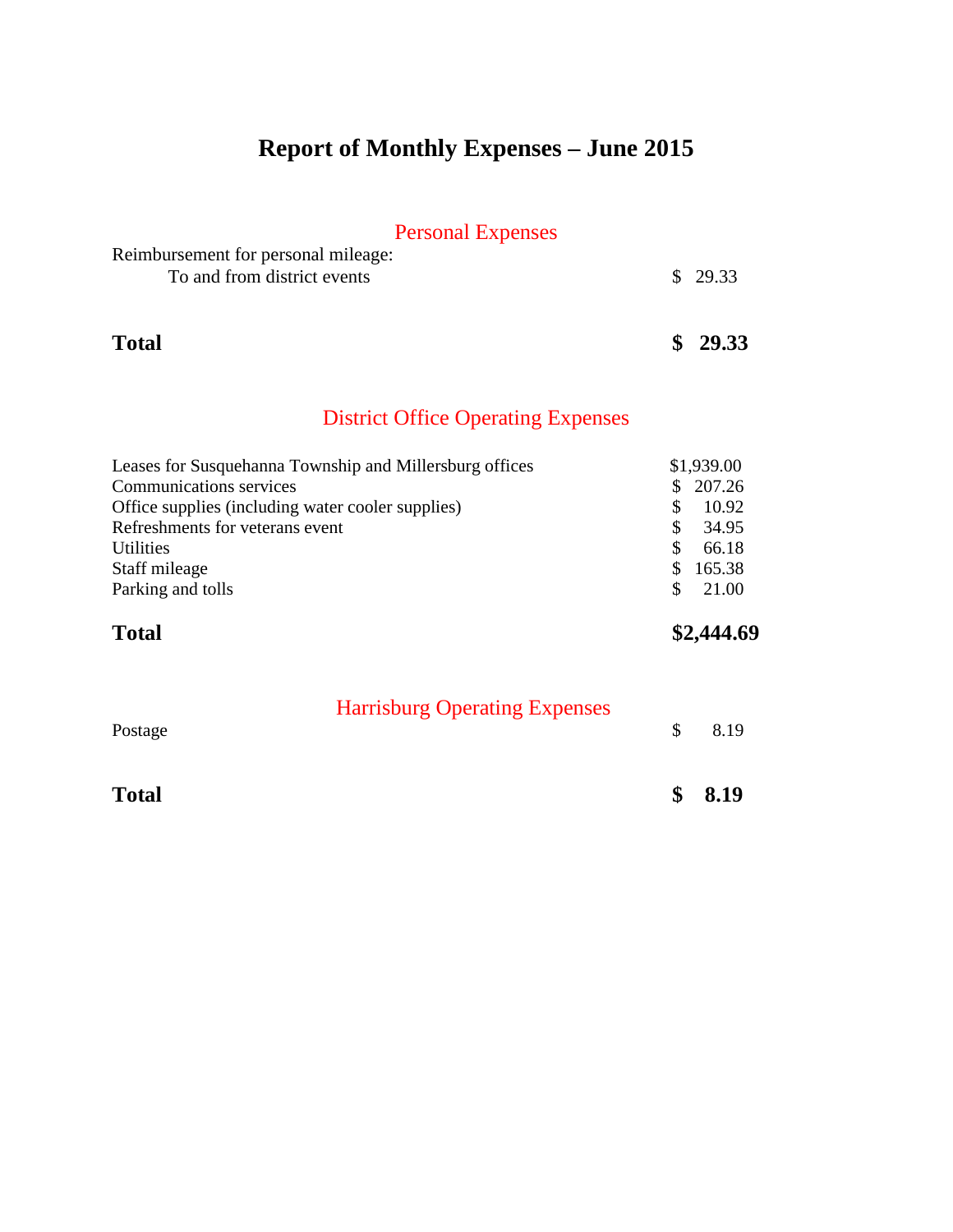# **Report of Monthly Expenses – July 2015**

### Personal Expenses

| Reimbursement for personal mileage: |          |
|-------------------------------------|----------|
| To and from district events         | \$ 76.48 |
|                                     |          |

### **Total \$ 76.48**

### District Office Operating Expenses

| Leases for Susquehanna Township and Millersburg offices |     | \$1,939.00 |
|---------------------------------------------------------|-----|------------|
| <b>Utilities</b>                                        |     | 56.87      |
| <b>Communications services</b>                          | SS. | 103.63     |
| Cleaning services                                       |     | 60.00      |
| Office supplies                                         |     | 8.04       |
| Staff mileage                                           |     | 64.65      |

## **Total \$ 2,232.19**

| Postage            | $\frac{1}{21.22}$ |
|--------------------|-------------------|
| Bulk mail          | \$115.13          |
| Cell phone airtime | \$137.99          |

| <b>Total</b> | \$274.34 |
|--------------|----------|
|--------------|----------|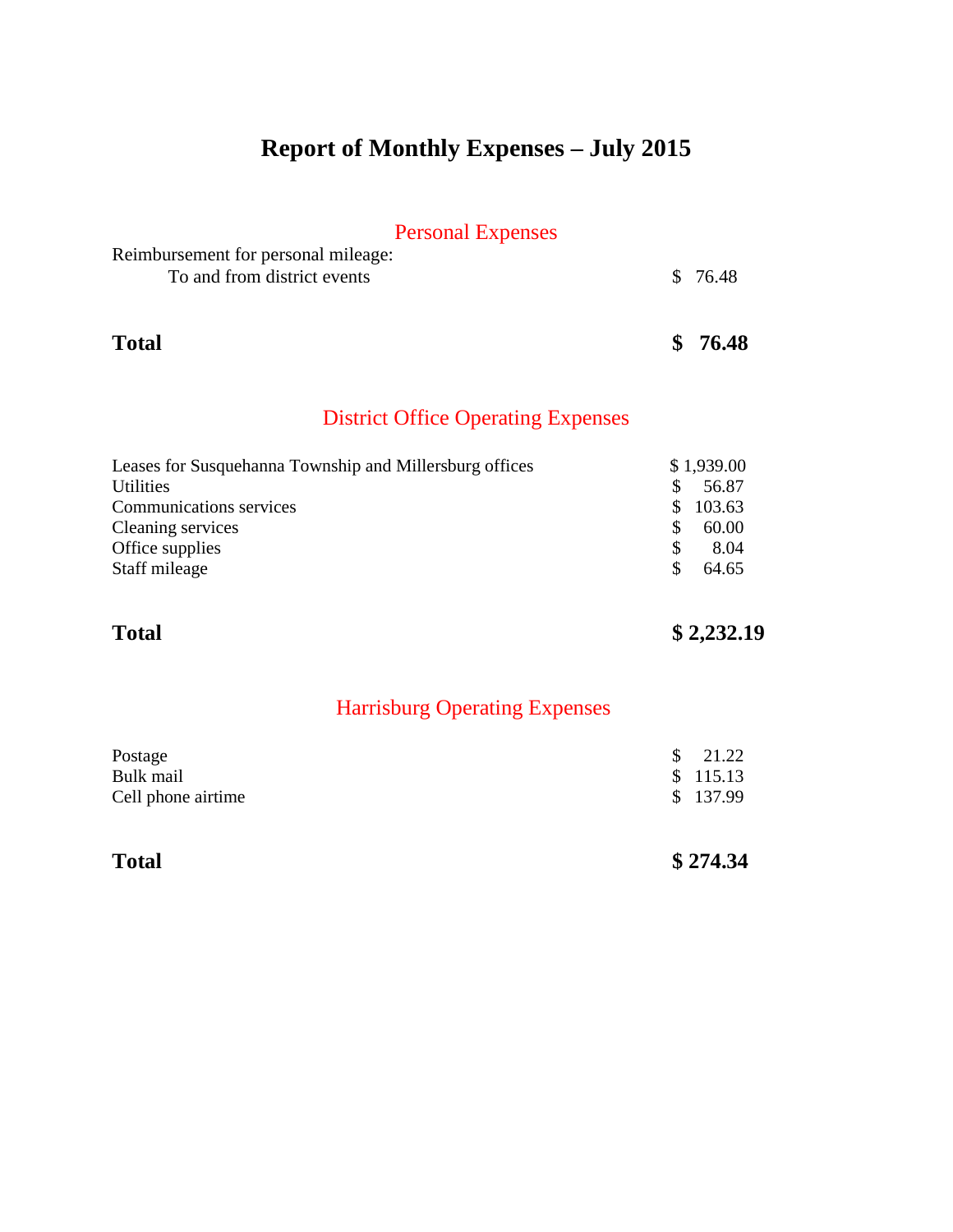## **Report of Monthly Expenses – August 2015**

### Personal Expenses

| I Cround Lapenses                   |         |
|-------------------------------------|---------|
| Reimbursement for personal mileage: |         |
| To and from district events         | \$68.43 |
| Parking and tolls                   | 9.42    |
|                                     |         |
|                                     |         |

**Total \$ 77.85**

## District Office Operating Expenses

| <b>Total</b>                                            | \$2,196.42   |
|---------------------------------------------------------|--------------|
| Condolences, congratulations, etc.                      | 25.77<br>S.  |
| Staff mileage                                           | 49.45<br>S.  |
| Office supplies (including water cooler supplies)       | 16.42<br>S   |
| Communications services                                 | 103.63<br>S. |
| <b>Utilities</b>                                        | 62.15<br>S.  |
| Leases for Susquehanna Township and Millersburg offices | \$1,939.00   |

### Harrisburg Operating Expenses

| Postage            | $\frac{\$}{25.05}$ |
|--------------------|--------------------|
| Bulk mail          | \$4,313.05         |
| Cell phone airtime | \$276.63           |

Total \$ 4,614.73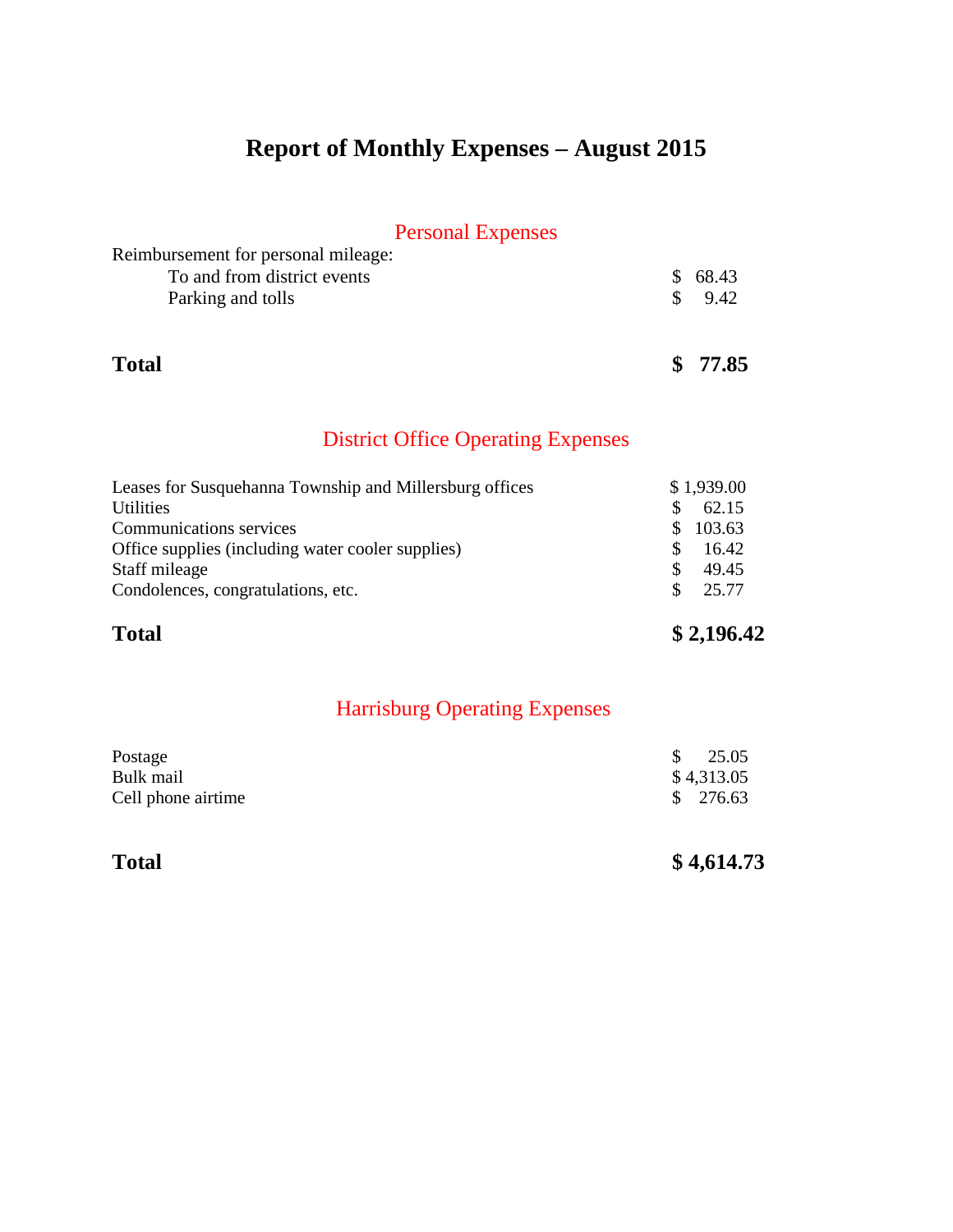# **Report of Monthly Expenses – September 2015**

## District Office Operating Expenses

| <b>Total</b>                                            | \$2,250.09   |
|---------------------------------------------------------|--------------|
| Staff mileage                                           | \$110.40     |
| Refreshments for event                                  | 8.98<br>S    |
| Office supplies (including water cooler supplies)       | 10.60<br>S   |
| <b>Communications services</b>                          | 103.63<br>S. |
| Publications and periodicals                            | 77.48<br>S   |
| Leases for Susquehanna Township and Millersburg offices | \$1,939.00   |

| Postage      | $\mathbb{S}$  | 36.37 |
|--------------|---------------|-------|
| <b>Total</b> | $\frac{1}{2}$ | 36.37 |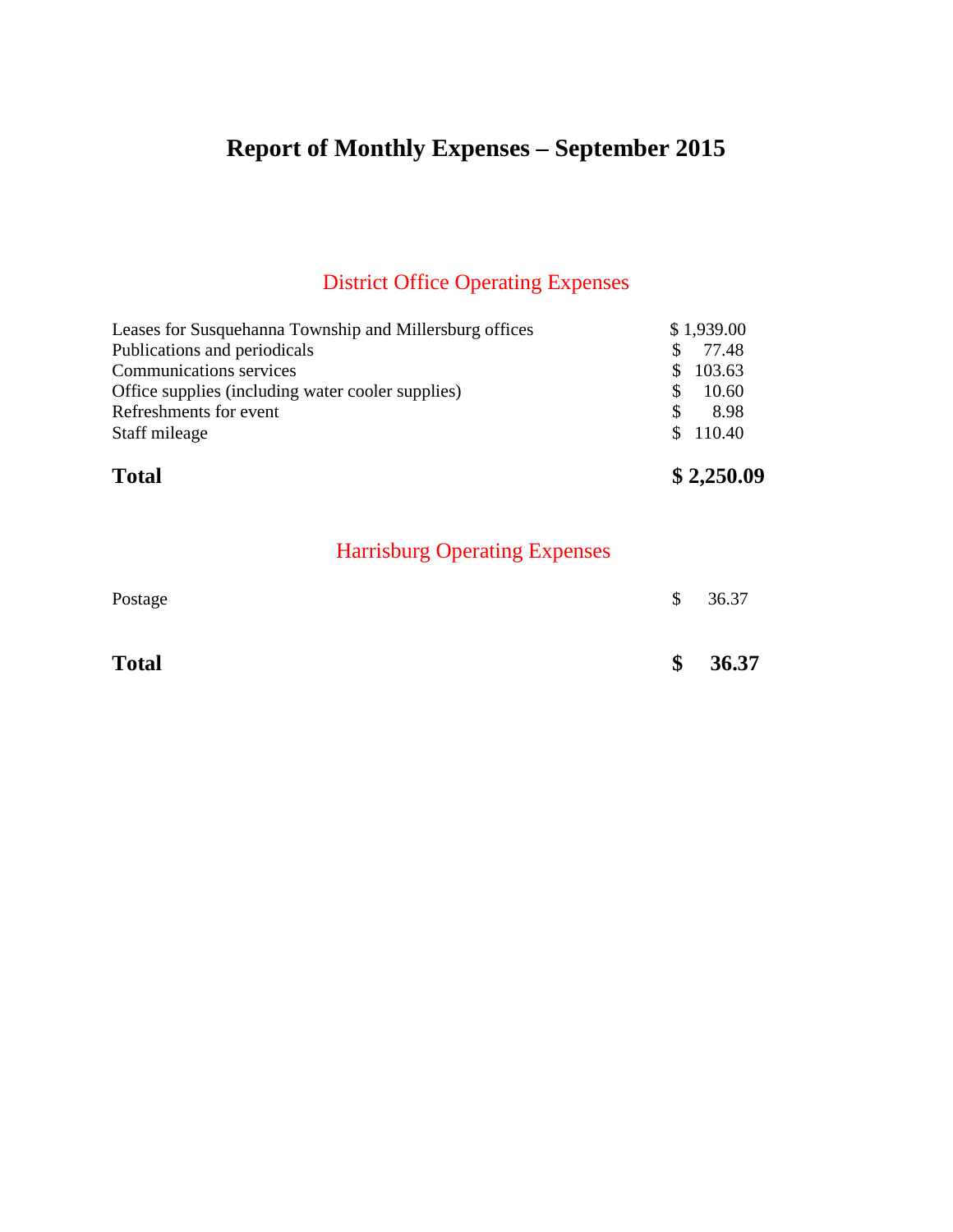# **Report of Monthly Expenses – October 2015**

## Personal Expenses

| Reimbursement for personal mileage: |          |
|-------------------------------------|----------|
| To and from district events         | \$148.35 |
| Parking and tolls                   | 6.00     |
| Legislative business                | \$ 15.00 |
|                                     |          |

**Total \$ 169.35**

## District Office Operating Expenses

| Leases for Susquehanna Township and Millersburg offices |     | \$1,939.00 |
|---------------------------------------------------------|-----|------------|
| <b>Utilities</b>                                        | \$. | 52.67      |
| Communications services                                 | S.  | 103.63     |
| Office supplies (including water cooler supplies)       | S.  | 47.03      |
| Staff mileage                                           | S.  | 121.90     |
| Other services for event                                | S.  | 125.00     |
| Other supplies for event                                |     | \$209.80   |
| Site rental                                             |     | \$339.00   |
| Refreshments for event                                  |     | \$287.98   |

## **Total \$ 3,226.01**

| <b>Total</b>                  |     | \$147.68         |
|-------------------------------|-----|------------------|
| Postage<br>Cell phone airtime | \$. | 9.01<br>\$138.67 |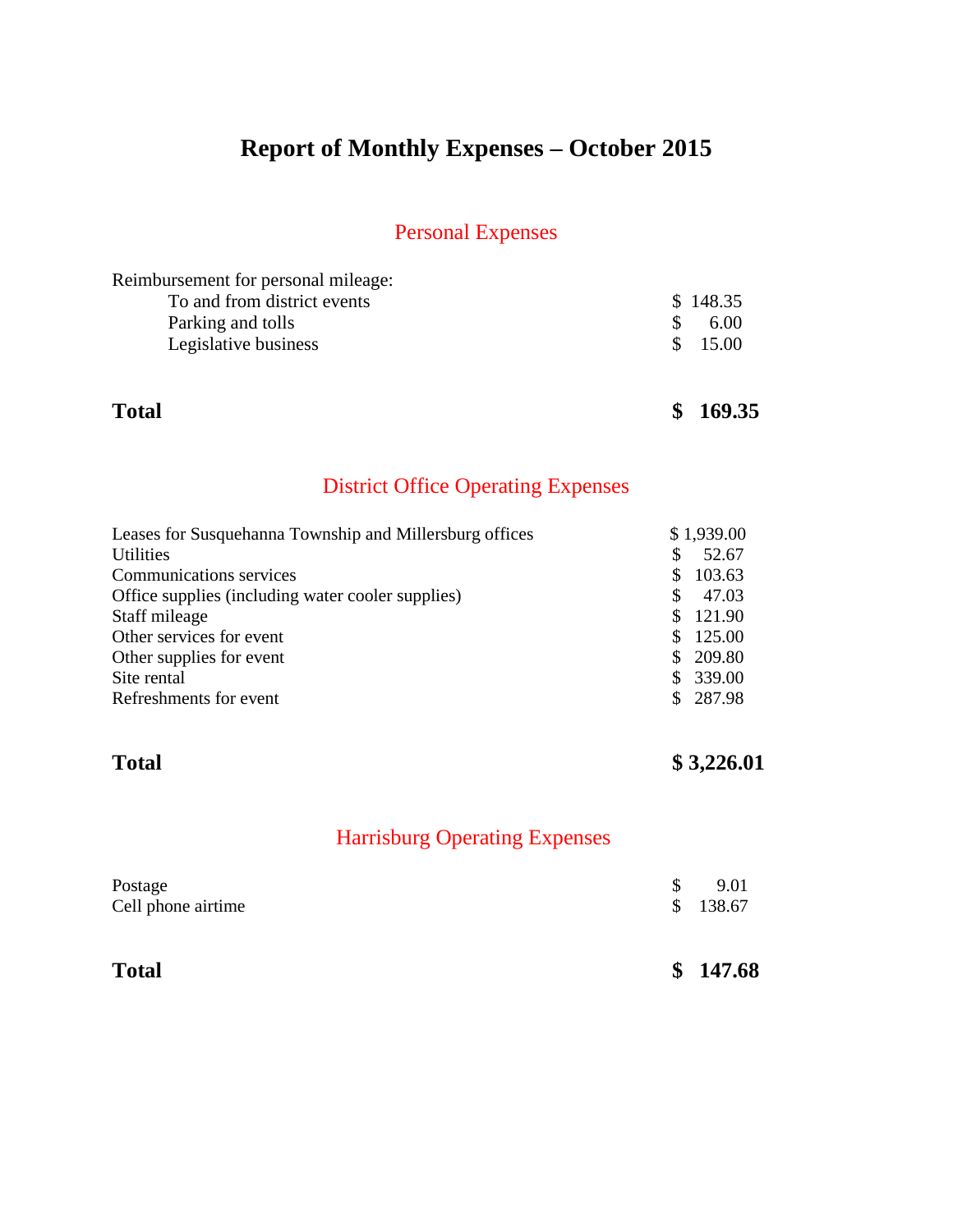# **Report of Monthly Expenses – November 2015**

## District Office Operating Expenses

| <b>Total</b>                                            | \$4,628.98    |
|---------------------------------------------------------|---------------|
| Food supplies for event                                 | \$2,120.00    |
| Site rental                                             | 400.00<br>SS. |
| Staff mileage                                           | 97.75<br>S.   |
| Office supplies (including water cooler supplies)       | 13.56         |
| <b>Utilities</b>                                        | 58.67<br>S    |
| Leases for Susquehanna Township and Millersburg offices | \$1,939.00    |

| Postage      | $\mathcal{S}$ | 23.16    |
|--------------|---------------|----------|
| <b>Total</b> |               | \$ 23.16 |